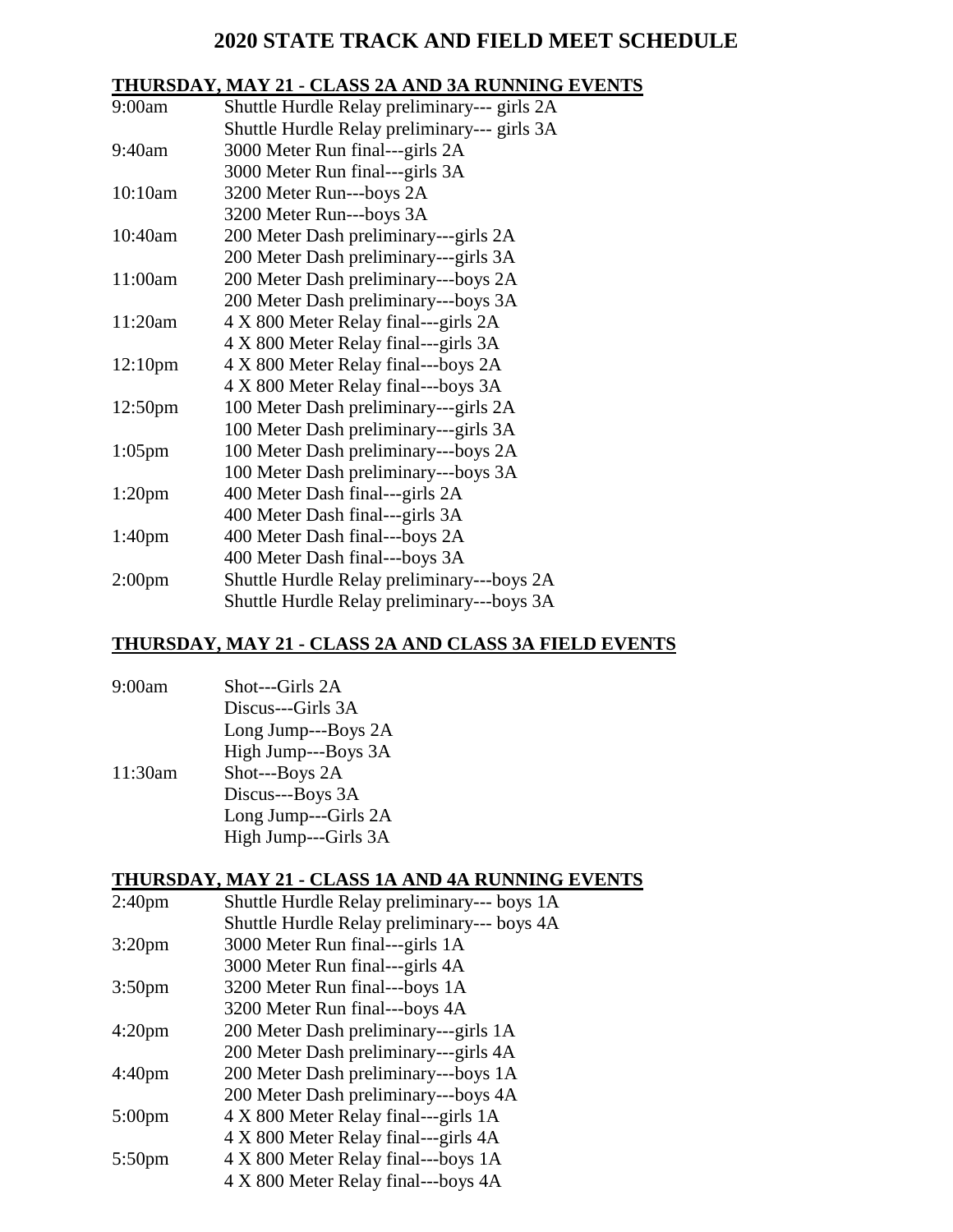| 6:30 <sub>pm</sub> | 100 Meter Dash preliminary---girls 1A       |
|--------------------|---------------------------------------------|
|                    | 100 Meter Dash preliminary---girls 4A       |
| $6:45$ pm          | 100 Meter Dash preliminary---boys 1A        |
|                    | 100 Meter Dash preliminary---boys 4A        |
| $7:00$ pm          | 400 Meter Dash final---girls 1A             |
|                    | 400 Meter Dash final---girls 4A             |
| $7:20$ pm          | 400 Meter Dash final---boys 1A              |
|                    | 400 Meter Dash final---boys 4A              |
| 7:40 <sub>pm</sub> | Shuttle Hurdle Relay preliminary---girls 1A |
|                    | Shuttle Hurdle Relay preliminary---girls 4A |
|                    |                                             |

## **THURSDAY, MAY 21 - CLASS 1A AND CLASS 4A FIELD EVENTS**

2:00pm Shot---Girls 1A Discus---Girls 4A Long Jump---Boys 1A High Jump---Boys 4A 4:30pm Shot---Boys 1A Discus---Boys 4A Long Jump---Girls 1A High Jump---Girls 4A

### **FRIDAY, MAY 22 - CLASS 2A AND 3A RUNNING EVENTS**

| 9:00am             | Distance Medley Relay final—girls 2A       |
|--------------------|--------------------------------------------|
|                    | Distance Medley Relay final---girls 3A     |
| 9:40am             | 110 Meter Hurdles preliminary---boys 2A    |
|                    | 110 Meter Hurdles preliminary---boys 3A    |
| 10:00am            | 100 Meter Hurdles preliminary---girls 2A   |
|                    | 100 Meter Hurdles preliminary---girls 3A   |
| 10:20am            | 4 X 200 Meter Relay final---boys 2A        |
|                    | 4 X 200 Meter Relay final---boys 3A        |
| 10:50am            | 4 X 200 Meter Relay final---girls 2A       |
|                    | 4 X 200 Meter Relay final---girls 3A       |
| 11:20am            | 400 Meter Hurdles final---boys 2A          |
|                    | 400 Meter Hurdles final---boys 3A          |
| 11:40am            | 400 Meter Hurdles final---girls 2A         |
|                    | 400 Meter Hurdles final---girls 3A         |
| 12:00pm            | Distance Medley Relay final---boys 2A      |
|                    | Distance Medley Relay final---boys 3A      |
| 12:40pm            | 4 X 100 Meter Relay preliminary---girls 2A |
|                    | 4 X 100 Meter Relay preliminary---girls 3A |
| $1:00$ pm          | 4 X 100 Meter Relay preliminary---boys 2A  |
|                    | 4 X 100 Meter Relay preliminary---boys 3A  |
| $1:20$ pm          | 4 X 400 Meter Relay preliminary---girls 2A |
|                    | 4 X 400 Meter Relay preliminary---girls 3A |
| 2:00 <sub>pm</sub> | 4 X 400 Meter Relay preliminary---boys 2A  |
|                    | 4 X 400 Meter Relay preliminary---boys 3A  |
| 2:30 <sub>pm</sub> | Wheelchair 800 Meter ---girls/boys         |

## **FRIDAY, MAY 22 - CLASS 2A AND CLASS 3A FIELD EVENTS**

| 9:00am | Shot---Girls 3A     |
|--------|---------------------|
|        | Discus---Girls 2A   |
|        | Long Jump---Boys 3A |
|        | High Jump---Boys 2A |
|        |                     |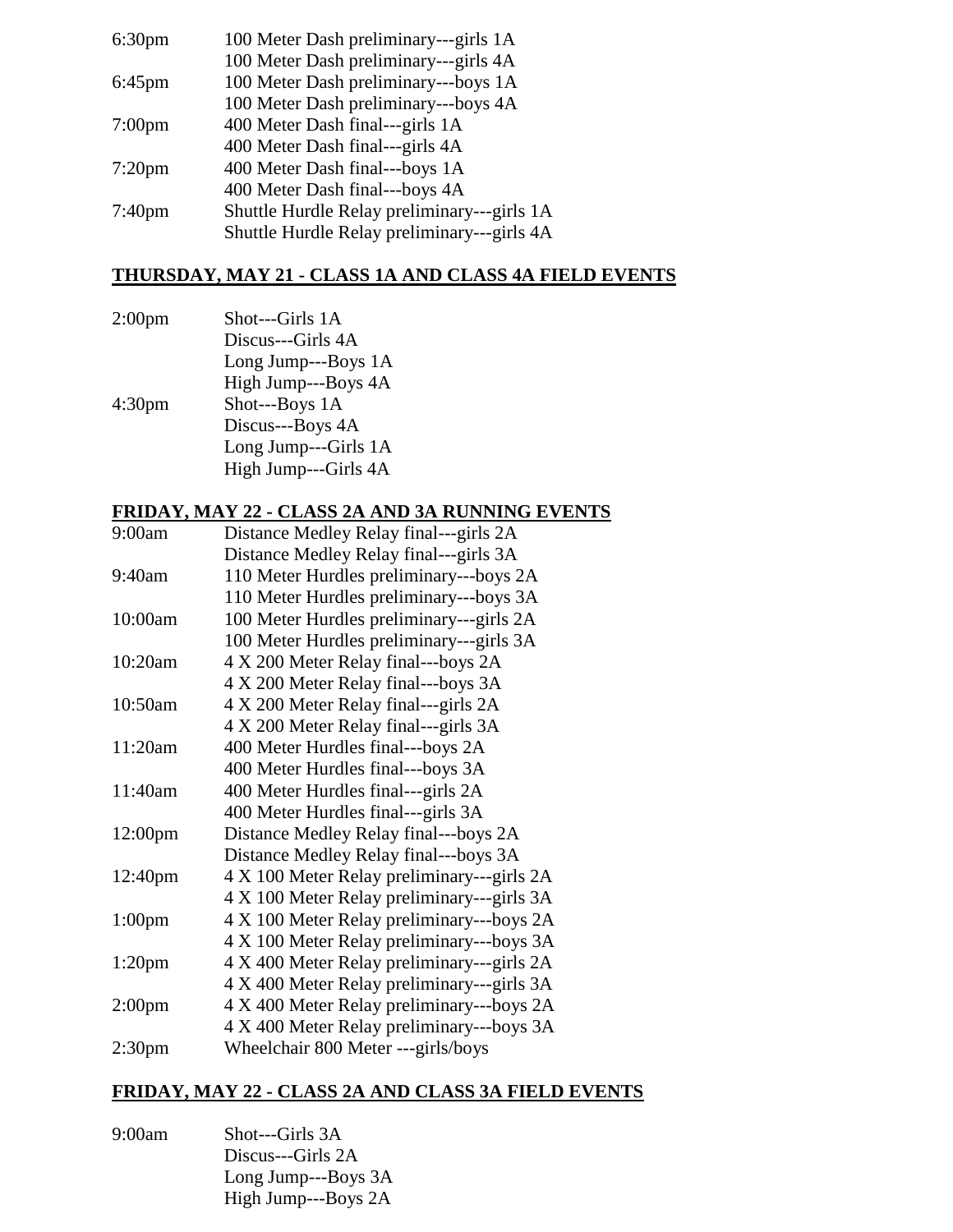11:30am Shot---Boys 3A Discus---Boys 2A Long Jump---Girls 3A High Jump---Girls 2A

### **FRIDAY, MAY 22 - CLASS 1A AND 4A RUNNING EVENTS**

| 2:40 <sub>pm</sub> | Distance Medley Relay final---girls 1A     |
|--------------------|--------------------------------------------|
|                    | Distance Medley Relay final—-girls 4A      |
| 3:20 <sub>pm</sub> | 110 Meter Hurdles preliminary---boys 1A    |
|                    | 110 Meter Hurdles preliminary---boys 4A    |
| 3:40 <sub>pm</sub> | 100 Meter Hurdles preliminary---girls 1A   |
|                    | 100 Meter Hurdles preliminary---girls 4A   |
| 4:00 <sub>pm</sub> | 4 X 200 Meter Relay final---boys 1A        |
|                    | 4 X 200 Meter Relay final---boys 4A        |
| 4:30 <sub>pm</sub> | 4 X 200 Meter Relay final—girls 1A         |
|                    | 4 X 200 Meter Relay final—girls 4A         |
| $5:00$ pm          | 400 Meter Hurdles final---boys 1A          |
|                    | 400 Meter Hurdles final---boys 4A          |
| $5:20$ pm          | 400 Meter Hurdles final---girls 1A         |
|                    | 400 Meter Hurdles final---girls 4A         |
| 5:40pm             | Distance Medley Relay final---boys 1A      |
|                    | Distance Medley Relay final---boys 4A      |
| $6:20$ pm          | 4 X 100 Meter Relay preliminary---girls 1A |
|                    | 4 X 100 Meter Relay preliminary---girls 4A |
| 6:40pm             | 4 X 100 Meter Relay preliminary---boys 1A  |
|                    | 4 X 100 Meter Relay preliminary---boys 4A  |
| 7:00 <sub>pm</sub> | 4 X 400 Meter Relay preliminary---girls 1A |
|                    | 4 X 400 Meter Relay preliminary---girls 4A |
| $7:40$ pm          | 4 X 400 Meter Relay preliminary---boys 1A  |
|                    | 4 X 400 Meter Relay preliminary---boys 4A  |

## **FRIDAY, MAY 22 - CLASS 1A AND CLASS 4A FIELD EVENTS**

2:00pm Shot---Girls 4A Discus---Girls 1A Long Jump---Boys 4A High Jump---Boys 1A 4:30pm Shot---Boys 4A Discus---Boys 1A Long Jump---Girls 4A High Jump---Girls 1A

### **SATURDAY, MAY 23 - ALL CLASSES RUNNING EVENTS (1A, 2A, 3A, 4A)**

| 9:00am              | Sprint Medley Relay final—girls              |
|---------------------|----------------------------------------------|
| 9:50am              | Sprint Medley Relay final---boys             |
| 10:30am             | 800 Meter Run final---girls                  |
| 11:10am             | 800 Meter Run final---boys                   |
| 11:50am             | Shuttle Hurdle Relay final—girls             |
| $12:15 \text{pm}$   | Shuttle Hurdle Relay final---boys            |
| 12:40 <sub>pm</sub> | Wheelchair 100 Meter Dash final---girls/boys |
| $12:45 \text{pm}$   | 100 Meter Dash final---girls                 |
| $10.55$ m           | $100$ Matan Dach final have                  |

- 12:55pm 100 Meter Dash final---boys
- 1:05pm 100 Meter Hurdles final---girls